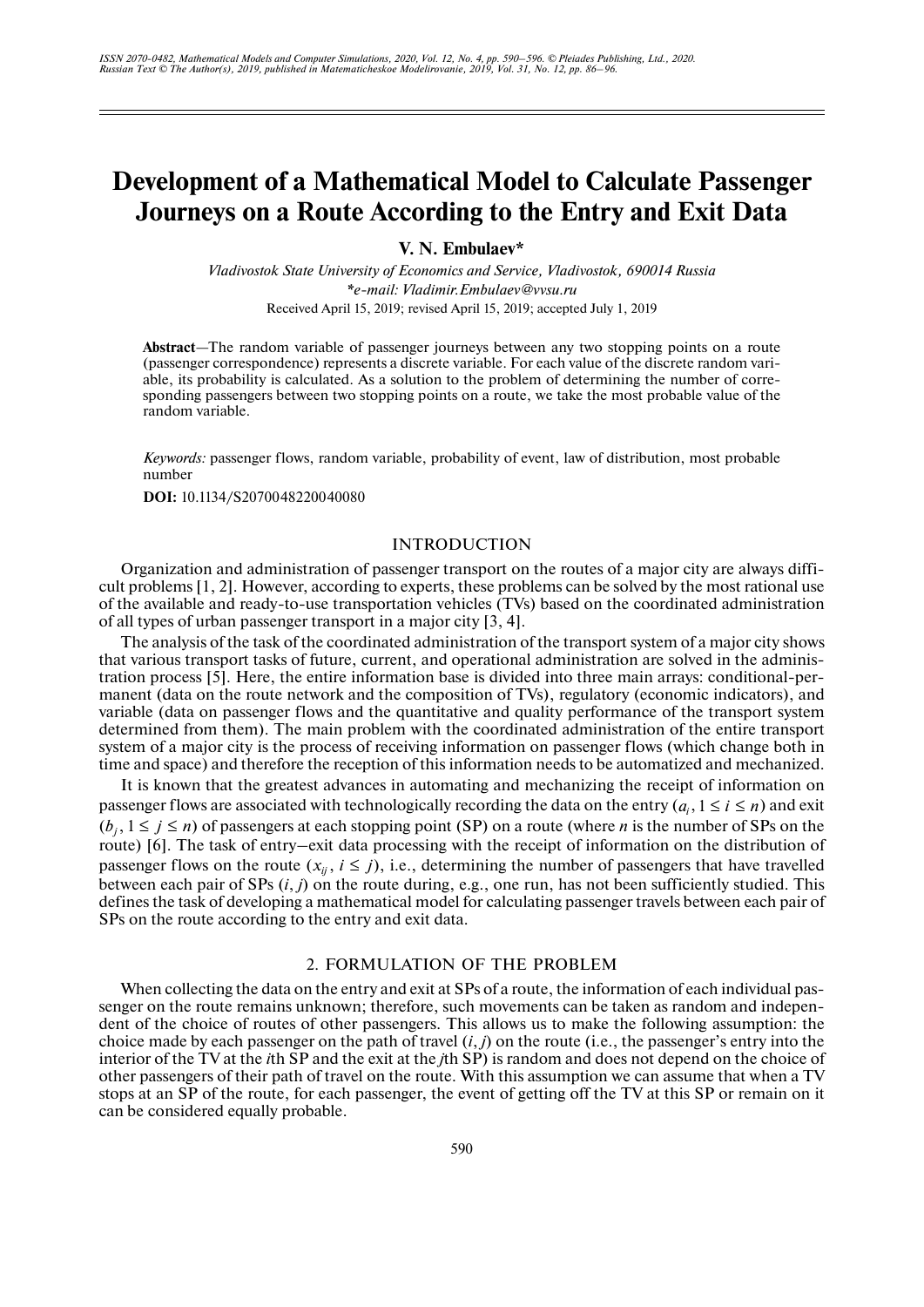| Entry SPs<br>(nos.) | Exit SPs (nos.) |                |          |                |          |          |                     |                    |  |  |  |  |  |
|---------------------|-----------------|----------------|----------|----------------|----------|----------|---------------------|--------------------|--|--|--|--|--|
|                     | 1               | $\overline{2}$ | 3        | $\overline{4}$ | 5        | $\cdots$ | $\boldsymbol{n}$    | Entered            |  |  |  |  |  |
| $\mathbf{1}$        | $x_{11}$        | $x_{12}$       | $x_{13}$ | $x_{14}$       | $x_{15}$ | $\cdots$ | $x_{\mathfrak{l}n}$ | $a_{\rm l}$        |  |  |  |  |  |
| $\sqrt{2}$          |                 | $x_{22}$       | $x_{23}$ | $x_{24}$       | $x_{25}$ | $\cdots$ | $x_{2n}$            | $\boldsymbol{a}_2$ |  |  |  |  |  |
| $\mathfrak{Z}$      |                 |                | $x_{33}$ | $x_{34}$       | $x_{35}$ | $\cdots$ | $x_{3n}$            | $a_3$              |  |  |  |  |  |
| $\overline{4}$      |                 |                |          | $x_{44}$       | $x_{45}$ | $\cdots$ | $x_{4n}$            | $a_4$              |  |  |  |  |  |
| 5                   |                 |                |          |                | $x_{55}$ | $\cdots$ | $x_{5n}$            | $a_5$              |  |  |  |  |  |
| $\bullet$           |                 |                |          |                |          | $\cdots$ |                     |                    |  |  |  |  |  |
| $\bullet$           |                 |                |          |                |          | $\cdots$ |                     |                    |  |  |  |  |  |
| $\bullet$           |                 |                |          |                |          | $\cdots$ |                     |                    |  |  |  |  |  |
| $\boldsymbol{n}$    |                 |                |          |                |          |          | $x_{nn}$            | $\boldsymbol{a}_n$ |  |  |  |  |  |
| Got off             | b <sub>1</sub>  | b <sub>2</sub> | $b_3$    | $b_4$          | $b_5$    | $\cdots$ | $b_n$               |                    |  |  |  |  |  |

**Table 1.** Matrix of elements of passenger-flow correspondence

Thus, solving the problem of determining elements of the route correspondence of passenger flows according to the entry–exit data requires a probabilistic interpretation. When the TV stops at the *j*th SP, first of all the  $Q_{j-1}$  passengers that have arrived from the preceding  $(j-1)$ th SP,  $b_j$  passengers get off the TV, and then  $a_j$  passengers enter the TV. When the TV departs from the *j*th SP, we have  $Q_j$  passengers in the interior; here,

$$
Q_j = (Q_{j-1} - b_j) + a_j = \sum_{r=1}^j (a_r - b_r).
$$

When the TV stops at the *i*th SP,  $a_i$  passengers enter it; it is possible that some of them can exit at the  $(i + 1)$ th SP, and this corresponds to the number of passengers that travel from the *i*th to the  $(i + 1)$ th SP. Denote this number by  $x_{i,i+1}$ . If we subtract it from the number of passengers that enter at the *i*th SP, we obtain the number of the remaining passengers, which continue their travel on the route (i.e., potentially corresponding from the *i*th SP). Denote this number by  $a_{i,i+1}$ ; it is determined as follows:  $a_{i,i+1} = a_i - x_{i,i+1}$ .

In general, for any *i* and *j* this number is calculated by the formula

$$
a_{ij} = a_i - \sum_{r=i+1}^{j-1} x_{ir},
$$

here, for  $j = i$ ,  $a_{ij} = a_{ii} = a_i$ .

In other words,  $a_{ij}$  is the number of remaining passengers from all those that entered the TV at the *i*th SP. It is determined by subtracting from  $a_i$  the number of passengers that have already completed their travel on the route  $(i, i + 1) - x_{i,i+1}, (i, i + 2) - x_{i,i+2}, ..., (i, j - 1) - x_{i,j-1}$ .

In the transportation process on the route, when the TV stops at the *j*th SP, we have  $Q_{j-1}$  passengers inside, also including persons that entered at the *i*th SP (group  $a_{ij}$ ). As a result of the passenger exchange at an SP, together with  $b_j$ , also those passengers that entered the TV at the *i*th SP, i.e., from the group  $a_{ij}$ , could exit. In this case, the number  $x_{ij}$ , which belongs to  $a_{ij}$  and  $b_j$  at the same time, is specifically unknown.

If we determine in such a way all the journeys of passengers between any two SPs on a route, then these travels can be presented as a table of elements of the passengers' route-correspondence (see Table 1).

Here, *n* is the number of SPs on a route,  $a_i$  is the number of passengers that enter the TV at the *i*th SP,  $b_j$  is the number of passengers that get off the TV at the *j*th SP, and  $x_{ij}$  is the number of corresponding passengers from the *i*th to the *j*th SP ( $i \leq j$ ).

MATHEMATICAL MODELS AND COMPUTER SIMULATIONS Vol. 12 No. 4 2020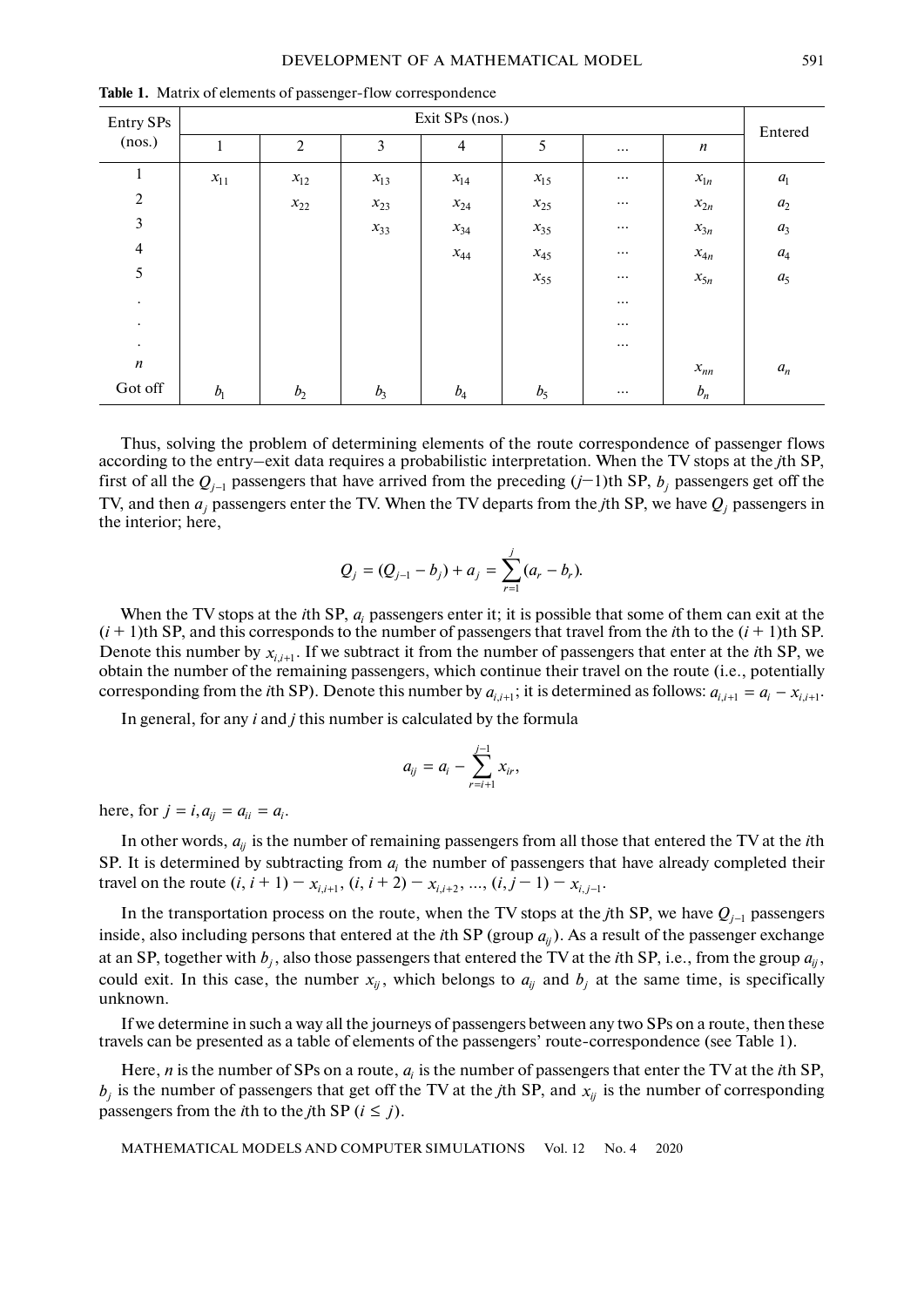#### EMBULAEV

Table 1 shows that the summation of elements by rows corresponds to the entry data and the summation by columns corresponds to the exit data. In this respect, the mathematical formalization of the problem of determining  $x_{ij}$  by the given  $a_i$  and  $b_j$  consists of the following points:

we have the system of linear algebraic equations

$$
\sum_{j=i}^{n} x_{ij} = a_i, \quad \sum_{i=1}^{j} x_{ij} = b_j, \quad x_{ij} \ge 0, \quad 1 \le i \le n, \quad 1 \le j \le n. \tag{1}
$$

moreover, the condition

$$
\sum_{i=1}^{n} a_i = \sum_{j=1}^{n} b_j \quad \left( \text{or} \quad \sum_{i=1}^{n} \sum_{j=i}^{n} x_{ij} = \sum_{j=1}^{n} \sum_{i=1}^{j} x_{ij} \right) \tag{2}
$$

is met.

Because system (1) consists of 2*n* equations with  $n(n+1)/2$  unknowns, a unique solution is possible only if the condition  $2n = n(n+1)/2$  is met. Hence, the unique solution is possible when  $n \le 3$ , while when  $n > 3$  there exist, in general, countless solutions, and therefore it is impossible to obtain an unambiguous solution to this problem without additional assumptions about the distribution of passenger flows between the SPs of a route.

#### 3. PROBABILITY METHOD FOR SOLVING THE PROBLEM

Taking into account the accepted assumption relative to the behavior of passengers when choosing the ways of travel on the route, it is easy to notice that during the stop of the TV at the *j*th SP, there are *Qj*−<sup>1</sup> passengers in the interior, and from among them  $b_j$  persons get off the TV. Since the exit of any group of  $b_j$  passengers (of all those that have arrived) from the TV represents an equiprobable and disjoint event, the total number of such groups in various combinations is equal to the number of combinations of *Qj*−<sup>1</sup> elements taken  $b_j$  at a time; i.e.,  $C^{b_j}_{Q_{j-1}}$ . *j*  $C^{b_j}_{\mathcal{Q}_{j-}}$ 

All the passengers who have arrived at the *j*th SP ( $Q_{j-1}$ ) can be divided into two groups: the first group consists of passengers that enter the interior of the TV at the *i*th SP and do not exit before the *j*th SP  $(a_{ij})$ and the second group consists of all the other passengers  $(Q_{j-1} - a_{ij})$ . Since at the *j*th SP,  $b_j$  passengers exit, they can include persons that belong to group  $a_{ij}$ ; denote them by  $\lambda_{ij}$ . It is obvious that  $\lambda_{ij}$  is a random variable, which takes integer values. Here, the group of  $\lambda_{ij}$  persons from  $a_{ij}$  can be taken in  $C^{\lambda_{ij}}_{a_{ij}}$  ways in various combinations. However, for each certain group of  $\lambda_{ij}$ , the remaining passengers ( $b_j - \lambda_{ij}$ ) here can be taken in  $C_{Q_{j-1}-a_{ij}}^{b_j-\lambda_{ij}}$  different ways. Then the total number of conducive cases is  $C_{a_{ij}}^{\lambda_{ij}}C_{Q_{j-1}-a_{ij}}^{b_j-\lambda_{ij}}$ . *j ij*  $i_{j-1}$ – $a_{ij}$  $C^{b_j-\lambda_{ij}}_{Q_{j-1}-a_j}$  $\frac{d\psi_{ij}}{d\mu_{ij}}$  different ways. Then the total number of conducive cases is  $C^{\lambda_{ij}}_{a_{ij}}C^{\nu_j-\lambda_{ij}}_{Q_{j-1}-1}$  $q_{ij}$   $\sigma$   $Q_{j-1}$   $-a_{ij}$  $C^{\lambda_{ij}}_{a_{ij}} C^{b_j-\lambda_{ij}}_{Q_{j-1}-a}$ −

Based on the above, it is easy to determine the probability that of the  $b_j$  passengers that got off, exactly  $\lambda_{ij}$  persons belong to group  $a_{ij}$ :

$$
P_{b_j}(\lambda_{ij}) = \frac{C_{a_{ij}}^{\lambda_{ij}} C_{Q_{j-1}-a_{ij}}^{b_j - \lambda_{ij}}}{C_{Q_{j-1}}^{b_j}}.
$$
\n(3)

Here, we have two possible cases: (1) where  $a_{ij} \ge b_j$  and (2) where  $a_{ij} \le b_j$ .

In the case  $a_{ij} \ge b_j$ , the following situations are possible (and the corresponding number of their combinations):

$$
b_j \in a_{ij}
$$
 and  $0 \in (Q_{j-1} - a_{ij})$ ,  $C_{a_{ij}}^{b_j}$  and  $C_{Q_{j-1} - a_{ij}}^0$ ,  
\n $(b_j - 1) \in a_{ij}$  and  $1 \in (Q_{j-1} - a_{ij})$ ,  $C_{a_{ij}}^{b_j - 1}$  and  $C_{Q_{j-1} - a_{ij}}^1$ ,  
\n $\vdots$   
\n $(b_j - k) \in a_{ij}$  and  $k \in (Q_{j-1} - a_{ij})$ ,  $C_{a_{ij}}^{b_j - k}$  and  $C_{Q_{j-1} - a_{ij}}^k$ ,

where  $k = \min[b_j, (Q_{j-1} - a_{ij})]$ .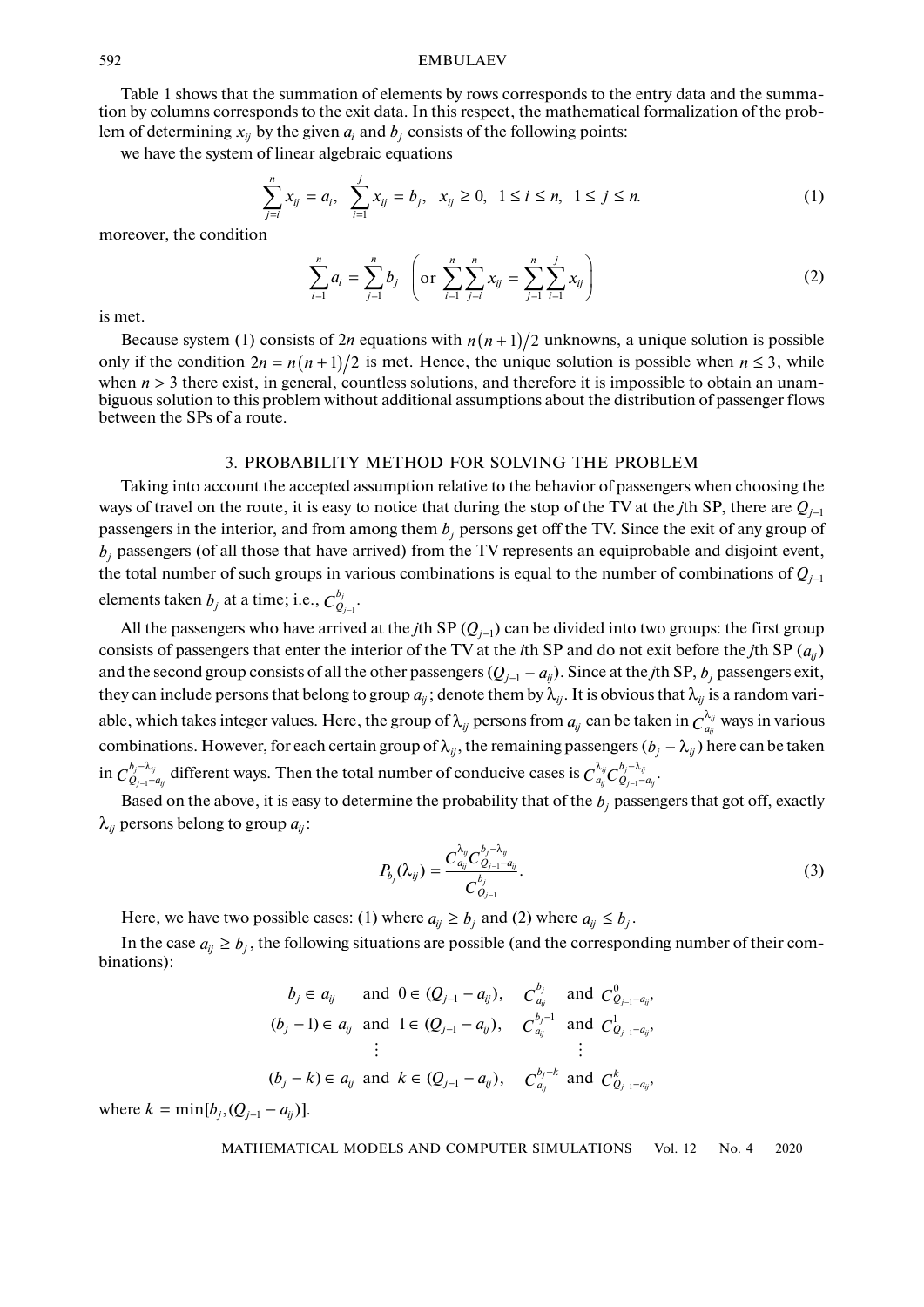In this case,  $\lambda_{ij}$  can be integer over the interval  $(b_j - k) \leq \lambda_{ij} \leq b_j$ . Since

$$
(b_j - k) = (b_j - \min[b_j, (Q_{j-1} - a_{ij})]) = \max[(b_j - b_j), (b_j - Q_{j-1} + a_{ij})] = \max[0, (b_j + a_{ij} - Q_{j-1})],
$$

the variation interval of the random variable  $\lambda_{ij}$  for  $a_{ij} \ge b_j$  is

$$
\max[0, (b_j + a_{ij} - Q_{j-1})] \le \lambda_{ij} \le b_j.
$$
 (4)

In the case  $a_{ij} \leq b_j$ , the following situations are possible (and the corresponding number of their combinations):

$$
a_{ij} \in a_{ij} \quad \text{and} \quad (b_j - a_{ij}) \in (Q_{j-1} - a_{ij}), \qquad C_{a_{ij}}^{a_{ij}} \quad \text{and} \quad C_{Q_{j-1} - a_{ij}}^{b_j - a_{ij}},
$$
  
\n
$$
(a_{ij} - 1) \in a_{ij} \quad \text{and} \quad (b_j - a_{ij} + 1) \in (Q_{j-1} - a_{ij}), \qquad C_{a_{ij}}^{a_{ij} - 1} \quad \text{and} \quad C_{Q_{j-1} - a_{ij}}^{b_j - a_{ij} + 1},
$$
  
\n
$$
\vdots
$$
  
\n
$$
(a_{ij} - k) \in a_{ij} \quad \text{and} \quad (b_j - a_{ij} + k) \in (Q_{j-1} - a_{ij}), \qquad C_{a_{ij}}^{a_{ij} - k} \quad \text{and} \quad C_{Q_{j-1} - a_{ij}}^{b_j - a_{ij} + k},
$$

where  $k = \min[a_{ij}, (Q_{j-1} - a_{ij}) - (b_j - a_{ij})] = \min[a_{ij}, (Q_{j-1} - b_j)].$ 

In this case,  $\lambda_{ij}$  can be integer over the interval  $(a_{ij} - k) \leq \lambda_{ij} \leq a_{ij}$ . Since

$$
(a_{ij}-k)=(a_{ij}-\min[a_{ij},(Q_{j-1}-b_j)])=\max[(a_{ij}-a_{ij}), (a_{ij}-Q_{j-1}+b_j)]=\max[0,(b_j+a_{ij}-Q_{j-1})],
$$

the variation interval of the random variable  $\lambda_{ij}$  for  $a_{ij} \le b_j$  is

$$
\max[0, (b_j + a_{ij} - Q_{j-1})] \le \lambda_{ij} \le a_{ij}.
$$
 (5)

Expressions (4) and (5) can be written in the general form

$$
\max[0, (b_j + a_{ij} - Q_{j-1})] \le \lambda_{ij} \le \min[a_{ij}, b_j].
$$
\n(6)

In this case, of all integers  $\lambda_{ij}$  in segment (6), as the unique unknown  $x_{ij}$ , we can take a value for which the probability calculated by formula (3) reaches its maximum value in the argument  $\lambda_{ij}$ :

$$
x_{ij} = \max_{\lambda_{ij}} P_{b_j}(\lambda_{ij}).
$$

Because  $x_{ij}$  is the most probable number for the random variable  $\lambda_{ij}$ , the following inequalities must hold for two standing numbers  $(x_{ij} - 1)$  and  $(x_{ij} + 1)$  [7]:

$$
P_{b_j}(x_{ij}-1)/P_{b_j}(x_{ij}) \le 1
$$
 and  $P_{b_j}(x_{ij})/P_{b_j}(x_{ij}+1) \ge 1$ .

We expand these inequalities and obtain the expressions

$$
\frac{P_{b_j}(x_{ij}-1)}{P_{b_j}(x_{ij})} = \frac{x_{ij}(Q_{j-1} - a_{ij} - b_j + x_{ij})}{(a_{ij} - x_{ij} + 1)(b_j - x_{ij} + 1)} \le 1,
$$
\n
$$
\frac{P_{b_j}(x_{ij})}{P_{b_j}(x_{ij} + 1)} = \frac{(x_{ij} + 1)(Q_{j-1} - a_{ij} - b_j + x_{ij} + 1)}{(a_{ij} - x_{ij})(b_j - x_{ij})} \ge 1.
$$

The solution of these inequalities for  $x_{ij}$  yields the two-sided inequality

$$
\frac{(a_{ij}+1)(b_j+1)}{Q_{j-1}+2}-1\leq x_{ij}\leq \frac{(a_{ij}+1)(b_j+1)}{Q_{j-1}+2}.
$$

For large  $a_{ij}$ ,  $b_j$ , and  $Q_{j-1}$ , we can omit 1 and 2 in these inequalities:

$$
\frac{a_{ij}b_j}{Q_{j-1}}-1\leq x_{ij}\leq \frac{a_{ij}b_j}{Q_{j-1}}.
$$

MATHEMATICAL MODELS AND COMPUTER SIMULATIONS Vol. 12 No. 4 2020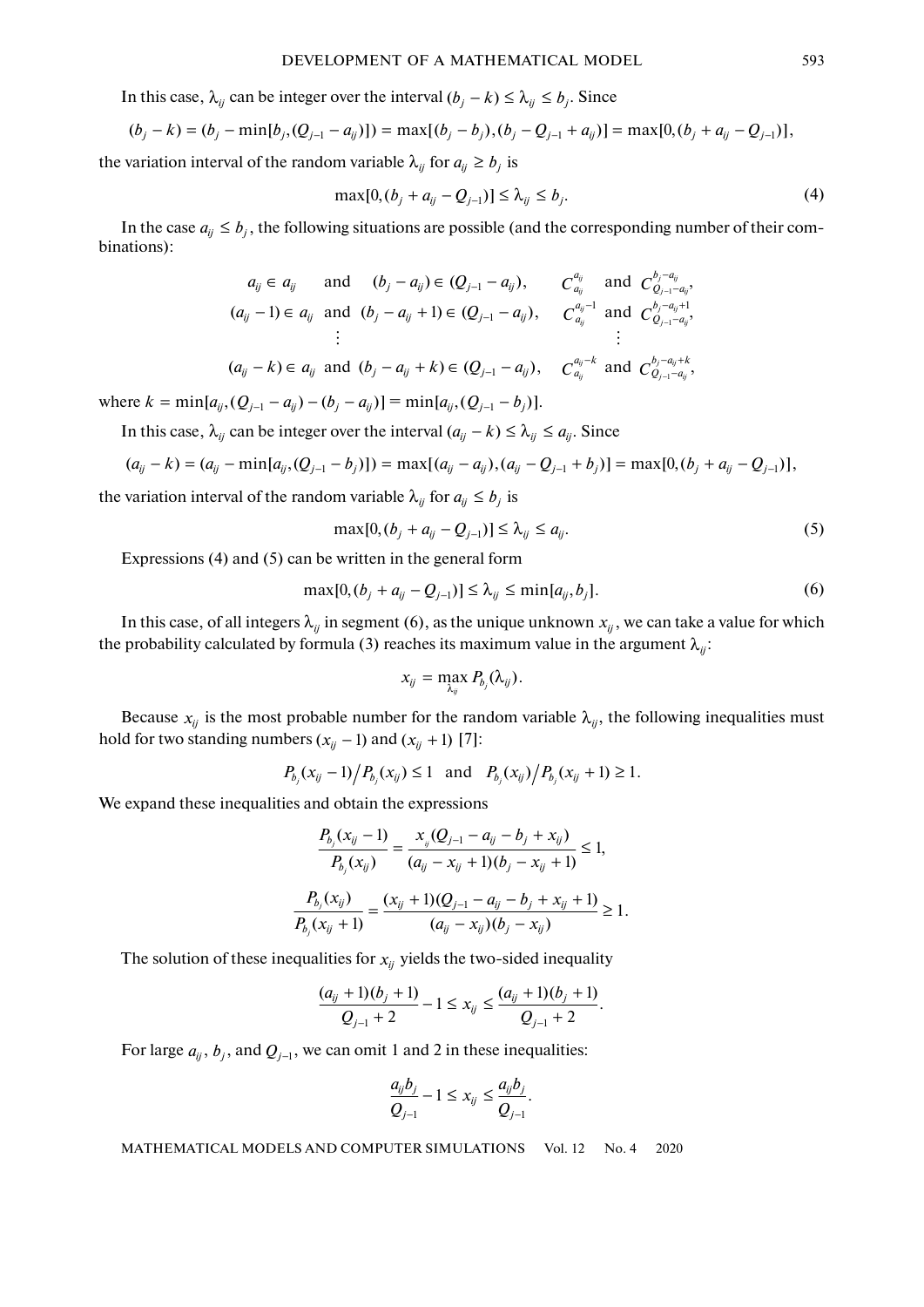From this double inequality it follows that in order to calculate the elements  $x_{ij}$ , the following formula can be used (rounding the values to an integer):

$$
x_{ij}=\frac{a_{ij}b_j}{Q_{j-1}}.
$$

In general, the mathematical model of calculating  $x_{ij}$ , with allowance for the specifics of generating a table of elements of the route correspondence of passenger flows (see Table 1), is presented as follows:

$$
x_{ij} = \begin{cases} 0, \text{ if } i = j, \\ b_j - \sum_{r=1}^{j-2} x_{rj}, \text{ if } j = i+1, \\ a_i - \sum_{r=i}^{j-1} x_{ir}, \text{ if } j = n, \\ (a_{ij}b_j)/Q_{j-1} \text{ for all others } i \text{ and } j. \end{cases}
$$

## 4. SOLUTION USING THE BERNOULLI SCHEME

From the accepted assumption associated with the behavior of passengers in choosing the travel path on the route, it follows that when the TV approaches the *j*th SP, for each person of the passengers onboard, two events (get off the TV at this SP, or move on) are taken to be equally probable. Hence, for each passenger, the probability of the event of getting off the TV at the *j*th SP is  $p = 1/2$  (and, respectively, the probability of the event of not getting off, i.e., travelling further is  $q = 1/2$ ). Then, using the Bernoulli formula, we can determine the probability that at a particular SP,  $\lambda_{ij}$  passengers among the total number of passengers onboard will get off the TV:

$$
P_m(\lambda_{ij}) = C_m^{\lambda_{ij}} p^{\lambda_{ij}} q^{m-\lambda_{ij}}, \qquad (7)
$$

where *m* is the number of integers in segment (6); this number can be determined by calculating the length of the given segment, i.e.,

$$
m = \min[a_{ij}, b_j] - \max[0, (a_{ij} + b_j - Q_{j-1})]. \tag{8}
$$

Because in this case  $p = q$ , formula (7) can be written as follows:  $P_m(\lambda_{ij}) = C_m^{\lambda_{ij}} p^{\lambda_{ij}} p^{m-\lambda_{ij}} = C_m^{\lambda_{ij}} p^m$ . This means that the numerical probability of the random variable  $\lambda_{ij}$  in segment (6) depends mainly on the binomial factor  $C_m^{\lambda_{ij}}$  . Hence, the value of  $\lambda_{ij}$  for which the binomial factor  $C_m^{\lambda_{ij}}$  is the largest in the argument  $\lambda_{ij}$  can be taken as the solution, i.e.,

$$
x_{ij} = \max_{\lambda_{ij}} \frac{m!}{\lambda_{ij}!(m - \lambda_{ij})!}.
$$

According to the theory of combinatorics, this value for  $p = q$  reaches its maximum in the middle of segment (6):

$$
x_{ij} = (\min[a_{ij}, b_j] + \max[0, (a_{ij} + b_j - Q_{j-1})])/2.
$$
\n(9)

However, it is known that the most probable number  $\lambda_{ij}$  in solving problems using the Bernoulli scheme can be determined from the double inequality  $mp - p \leq \lambda_{ij} \leq mp + q$  [7]. Since  $p = q$ , this double inequality can be presented as  $mp - p \leq \lambda_{ij} \leq mp + p$  or  $|\lambda_{ij} - mp| \leq p$ ; i.e., the difference between  $\lambda_{ij}$  and *mp* must not exceed 1/2 in absolute magnitude. This means that the most probable number  $\lambda_{ij}$  in segment (6) can be determined using the expression of *mp*, which is rounded to the nearest integer. With allowance for formula (8) and the relation  $p = 1/2$ , we have

$$
x_{ij} = mp = (\min[a_{ij}, b_j] - \max[0, (a_{ij} + b_j - Q_{j-1})])/2.
$$
 (10)

From the analysis of expressions (9) and (10), it follows that their right sides can be equal if and only if the following equality holds:  $\max[0, (a_{ij} + b_j - Q_{j-1})] = 0$ ; i.e.,  $(a_{ij} + b_j - Q_{j-1})$  must not be greater than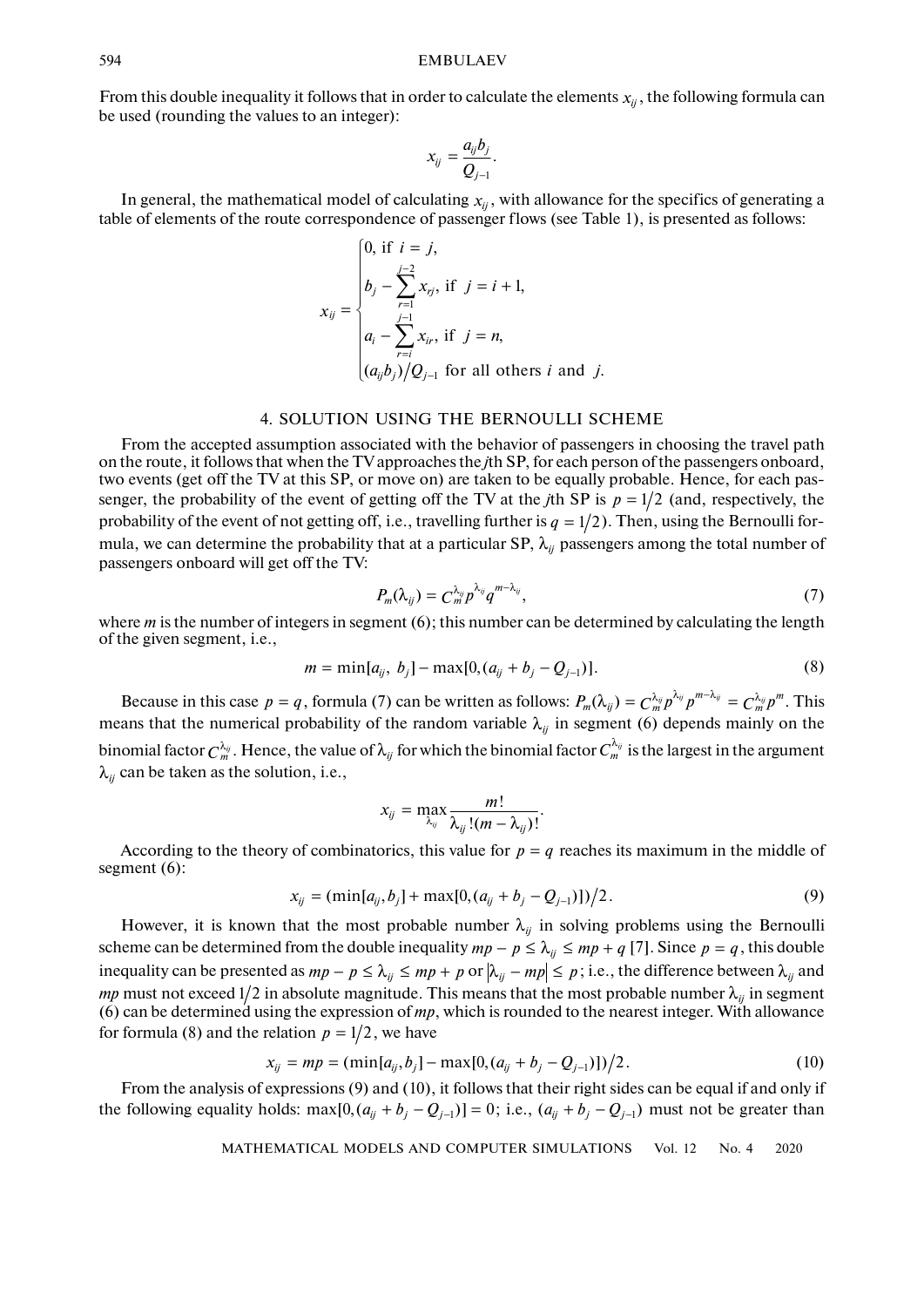## DEVELOPMENT OF A MATHEMATICAL MODEL 595

| Entry SPs<br>(nos.) | Exit SPs (nos.)  |                  |          |                |          |          |                  |                |                  |                | Entered        |
|---------------------|------------------|------------------|----------|----------------|----------|----------|------------------|----------------|------------------|----------------|----------------|
|                     | п                | 2                | 3        | $\overline{4}$ | 5        | 6        | 7                | 8              | 9                | 10             |                |
|                     | $\boldsymbol{0}$ | 9                | 6        | $\overline{4}$ | 5        | 3        | 10               | 5              | $\overline{2}$   | $\overline{2}$ | 46             |
| $\overline{2}$      |                  | $\boldsymbol{0}$ | 5        | 3              | 5        | 2        | 4                | $\overline{2}$ | л                | $\overline{0}$ | 22             |
| 3                   |                  |                  | $\theta$ | $\Omega$       | $\theta$ | $\theta$ | $\mathbf{1}$     | 1              | $\theta$         | $\theta$       | $\overline{2}$ |
| 4                   |                  |                  |          | $\Omega$       | $\theta$ | $\theta$ | 3                | 2              |                  | $\theta$       | 6              |
| 5                   |                  |                  |          |                | $\theta$ | $\theta$ | 2                | -1             |                  | $\Omega$       | 4              |
| 6                   |                  |                  |          |                |          | $\theta$ |                  | 7              | 3                | 3              | 14             |
| 7                   |                  |                  |          |                |          |          | $\boldsymbol{0}$ | 10             | 4                |                | 15             |
| 8                   |                  |                  |          |                |          |          |                  | $\theta$       | 13               | $\Omega$       | 13             |
| 9                   |                  |                  |          |                |          |          |                  |                | $\boldsymbol{0}$ | 11             | 11             |
| 10                  |                  |                  |          |                |          |          |                  |                |                  | $\Omega$       | $\theta$       |
| Got off             | $\mathbf{0}$     | 9                | 11       | 7              | 10       | 5        | 21               | 28             | 25               | 17             | 133            |

**Table 2.** Matrix of elements of fixed-route passenger-flow correspondence (values of  $x_{ij}$ )

**Table 3.** Matrix of elements of potentially corresponding passengers between two SPs on a route (values of  $a_{ij}$ )

| Entry SPs (nos.) $\vert$ | Exit SPs (nos.) |    |               |    |    |                |                |          |          |          |  |
|--------------------------|-----------------|----|---------------|----|----|----------------|----------------|----------|----------|----------|--|
|                          |                 | 2  | 3             | 4  | 5  | 6              | 7              | 8        | 9        | $10\,$   |  |
|                          | 46              | 37 | 31            | 27 | 22 | 19             | 9              | 4        | 2        | $\Omega$ |  |
|                          |                 | 22 | 17            | 14 | 9  | ┑              | $\mathbf{3}$   |          | $\theta$ |          |  |
|                          |                 |    | $\mathcal{D}$ | 2  | 2  | $\mathfrak{D}$ |                | $\theta$ | $\theta$ |          |  |
| 4                        |                 |    |               | 6  | 6  | 6              | 3              |          | $\theta$ |          |  |
|                          |                 |    |               |    | 4  | 4              | $\mathfrak{D}$ |          | $\theta$ | 0        |  |
| 6                        |                 |    |               |    |    | 14             | 13             | 6        | 3        |          |  |
|                          |                 |    |               |    |    |                | 15             |          |          | 0        |  |
| 8                        |                 |    |               |    |    |                |                | 13       | $\theta$ | $\Omega$ |  |
| 9                        |                 |    |               |    |    |                |                |          | 11       |          |  |
| 10                       |                 |    |               |    |    |                |                |          |          | $\theta$ |  |

**Table 4.** Matrix of values determined by calculating interval of possible solutions (values of  $z_{ij}$ )

| Entry SPs (nos.) | Exit SPs (nos.) |                |       |                |       |       |        |       |                  |    |  |
|------------------|-----------------|----------------|-------|----------------|-------|-------|--------|-------|------------------|----|--|
|                  | 1               | $\overline{2}$ | 3     | $\overline{4}$ | 5     | 6     | $\tau$ | 8     | 9                | 10 |  |
|                  |                 |                | $-11$ | $-12$          | $-12$ | $-16$ | $-12$  | $-9$  | $-2$             |    |  |
| 2                |                 |                |       | $-26$          | $-25$ | $-29$ | $-24$  | $-16$ | $-5$             |    |  |
| 3                |                 |                |       |                | $-37$ | $-36$ | $-29$  | $-19$ | $-6$             |    |  |
| 4                |                 |                |       |                |       | $-32$ | $-25$  | $-15$ | $-5$             |    |  |
| 5                |                 |                |       |                |       | –     | $-27$  | $-16$ | $-5$             |    |  |
| 6                |                 |                |       |                |       |       |        | $-5$  | $\boldsymbol{0}$ |    |  |
| 7                |                 |                |       |                |       |       |        |       | $^{-1}$          |    |  |
| $\,8\,$          |                 |                |       |                |       |       |        |       |                  |    |  |
| 9                |                 |                |       |                |       |       |        |       |                  |    |  |
| $10\,$           |                 |                |       |                |       |       |        |       |                  |    |  |

MATHEMATICAL MODELS AND COMPUTER SIMULATIONS Vol. 12 No. 4 2020